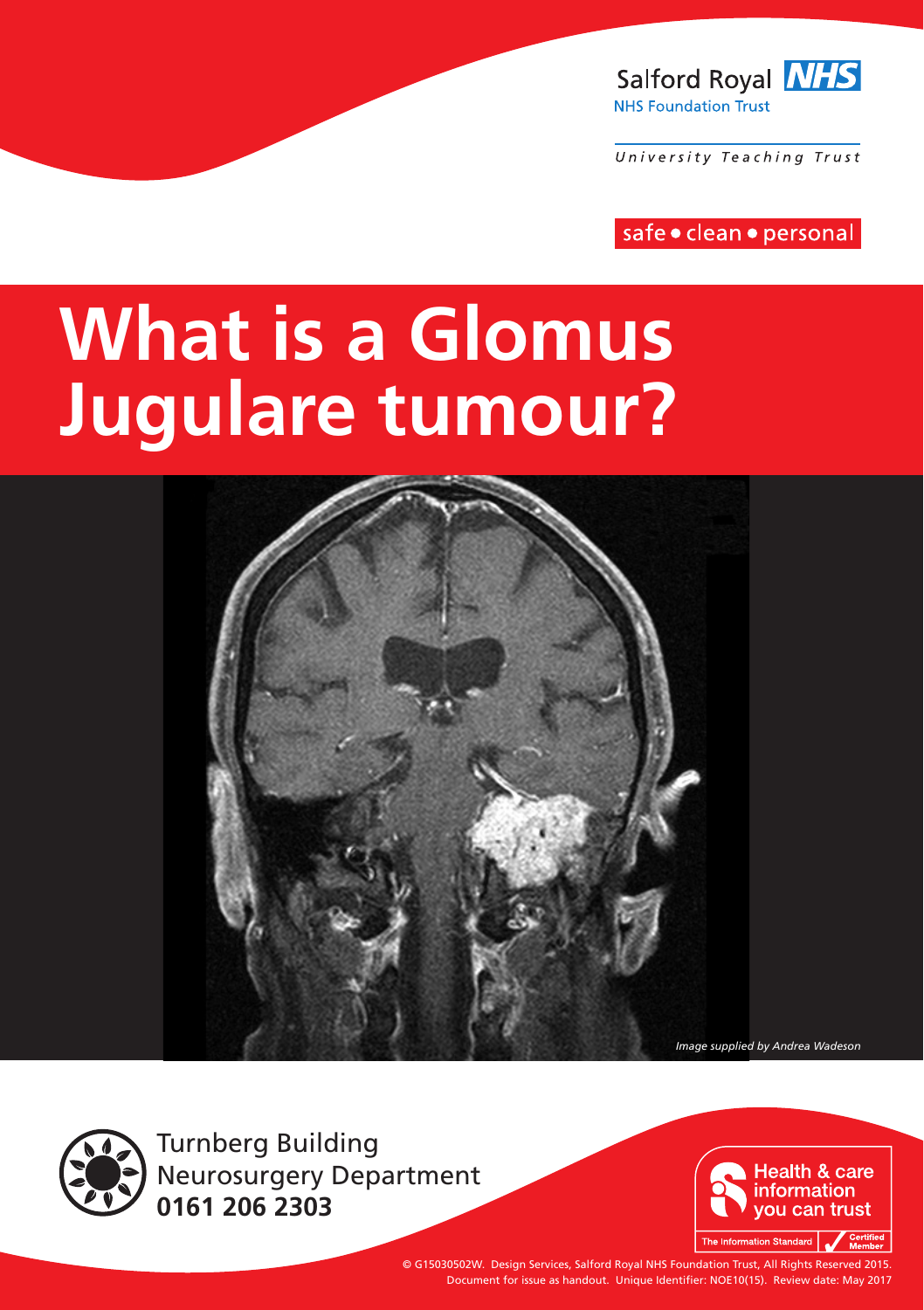You have been diagnosed with a glomus jugulare tumour (GJT), also known as a paraganglioma.

It is a slow-growing, benign (non cancerous) tumour that forms at the base of the skull, in an area called the jugular foramen. The jugular foramen is an opening where important nerves and blood vessels pass through the base of the skull.

The tumour arises from glomus cells. These cells line the blood vessels to respond to changes in your body temperature and blood pressure.

The tumour can affect the ear, neck, base of the skull, and the surrounding blood vessels and nerves.

Although uncommon, there is a small chance that the tumours may act more aggressively and spread to other parts of the body. This accounts for around  $4\%$  of cases.

Most GJTs will be sporadic (i.e. there is no known cause), however, around 10% occur due a genetic predisposition (ie. the tendency to form glomus tumours is inherited).

This will be discussed in more detail with you and you may be offered further testing. Patients who have a genetic predisposition are at risk of developing these tumours at other sites in the body as well.

Approximately 2% of these tumours can make chemicals called catecholamine hormones which can affect other parts of the body. This is explained more on the following page.

### **Key facts**

- **e** 90% have unknown cause or risk factors
- **Most commonly present** between 40 and 70 years of age
- $\bullet$  More common in females
- Rare around 1 in 1.3 million people per year are reported

#### **Symptoms**

- **e** Hearing loss
- $\bullet$  Hearing pulsations in the ear (pulsatile tinnitus)
- $\bullet$  Difficulty swallowing (dysphagia)
- $\bullet$  Dizziness / imbalance
- $\bullet$  Hoarseness of the voice
- **C** Weakness or loss of movement of the face
- Reduced tonque movement
- $\bullet$  Pain

### **Diagnosis**

The first step is to perform a physical examination on your ears and throat, which can indicate if a tumour is present. The tumour may be visible in the ear or may be felt as a lump in the neck.

In order to confirm the presence of the suspected glomus jugulare tumour, the doctor will need to perform an imaging test such as magnetic resonance imaging (MRI).

A computed tomography (CT) scan may be requested to determine bone involvement.

2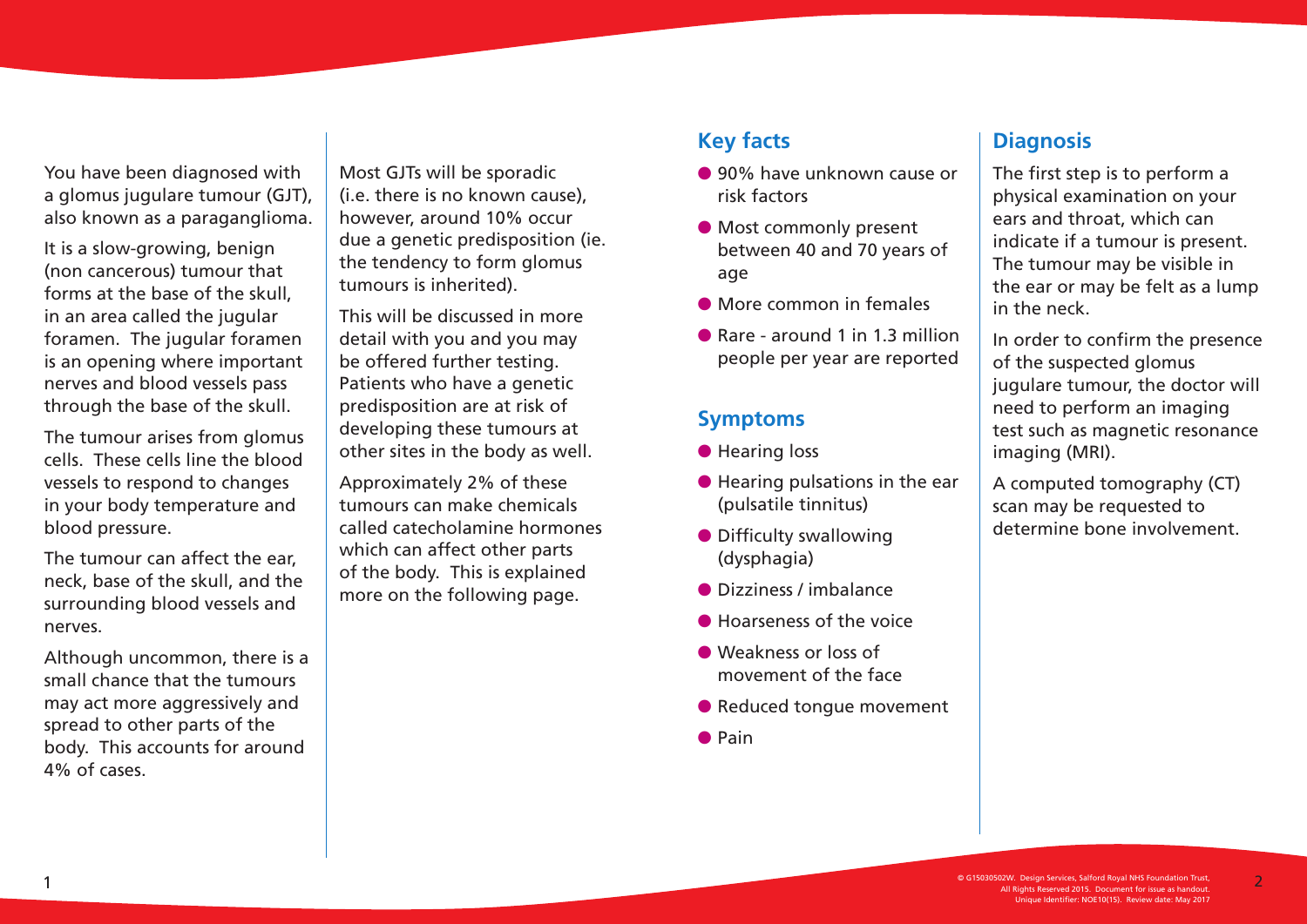### **Further Investigations**

Hearing tests (audiometry) can be performed to confirm any hearing loss and may also be useful to indicate the size of the tumour.

An imaging technique called cerebral arteriography can be used to look inside the arteries in and around the tumour to help with further management. This is performed by injecting a special dye inside the artery which is then identified by x-rays.

Genetic screening is appropriate for younger patients or those with a family history of paragangliomas.

A MRI of the neck, abdomen and pelvis and a second scan which includes iodine called an MIBG scan are often required to identify any other tumours elsewhere in the body.

A small percentage (around 2%) of glomus jugulare tumours release chemicals called catecholamines. Catecholamines are hormones that prepare the body for physical activity. Screening for catecholamines can indicate the presence of these tumours and is done through a blood and/or urine test.

These investigations usually need onward referral to a specialist (called an endocrinologist) who manages the body's endocrine system. This is the system that controls the body's hormones. This will be discussed with you in more detail in clinic.

### **Salford Royal's Skull Base Team**

The skull base team at Salford Royal NHS Foundation Trust is made up of:

3 Consultant neurosurgeons **Professor Andrew King Mr Scott Rutherford Miss Charlotte Ward** 

2 ENT (ear, nose and throat) surgeons

### **Mr Simon Freeman Mr Simon Lloyd**

3 Clinical Oncologists **Dr Catherine McBain Dr Gillian Whitfield Dr Rovel Colaco**

and a clinical nurse specialist, **Sister Andrea Wadeson**

They also have specialist fellows working with them who are undergoing subspecialty training in this type of surgery.

There is a wider multidisciplinary team who may be involved in your treatment including radiologists and radiographers.

Together they work with other disciplines and ward staff to ensure that the highest quality of care is delivered to you during your stay with us.

Salford is one of the largest neuroscience centres in Great Britain. It receives referrals nationally and internationally due to its expertise in managing glomus jugulare tumours and other similar conditions.

Our web page address is featured at the end of the leaflet for further information on our team.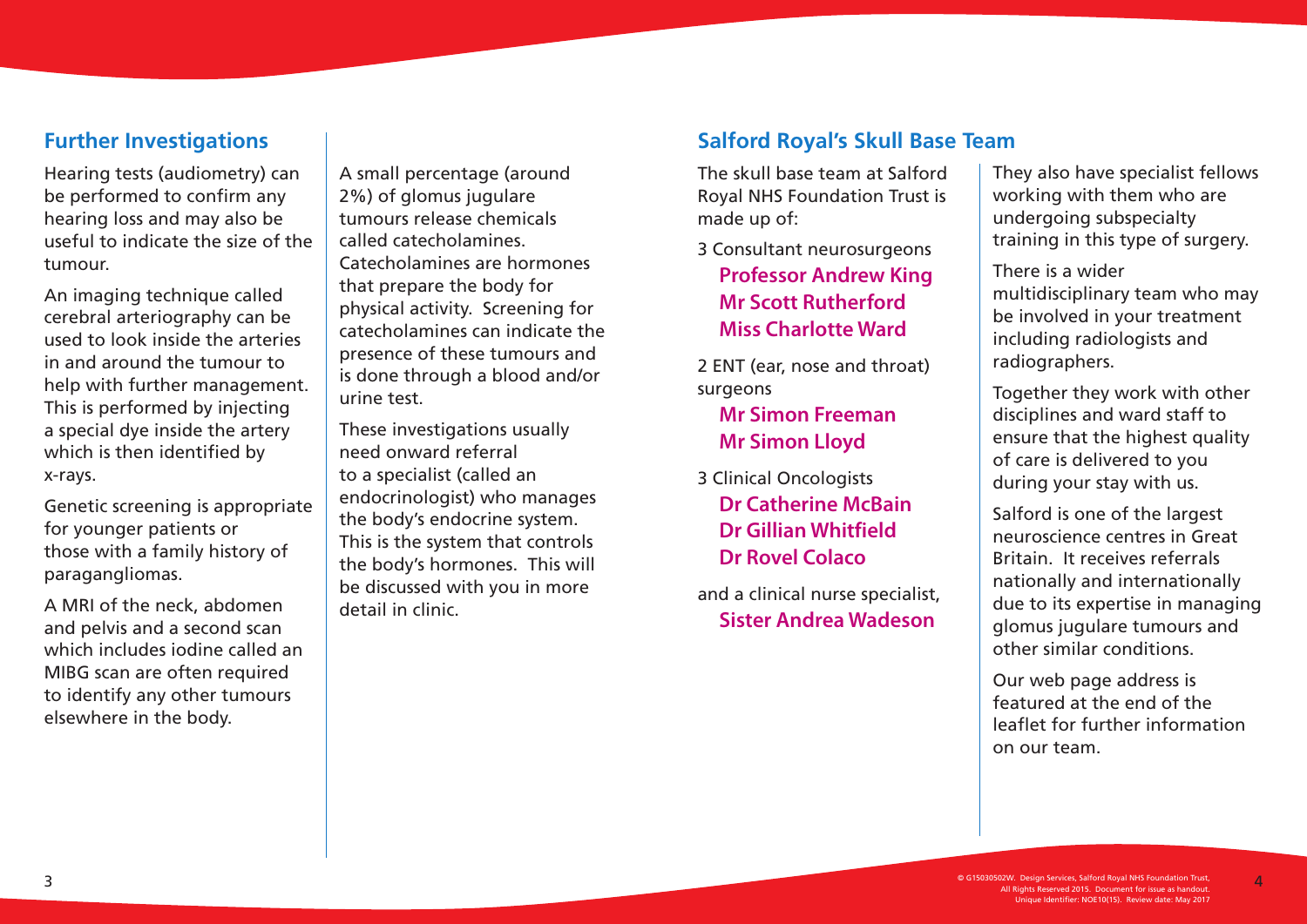### **Treatment for Glomus Jugulare tumour**

You are now at the stage where treatment options will be discussed with you. Your surgeon will have discussed the findings on your MRI with a team of specialists. Treatment for your glomus jugulare tumour will depend upon many factors including:

- **Your age: Though each** case will be assessed on an individual basis, it is generally a safer option to monitor patients with slow growing tumours especially as older patients may have other health factors to take into consideration which may make surgery more risky
- Your overall health; if your health is poor it may not be advisable to perform surgery and another option may be considered
- $\bullet$  The size and configuration of your tumour; larger tumours tend to be managed with surgery, although this is highly dependent on other factors. There are certain other characteristics of the tumour

which may influence this decision (for example if the tumour contains cysts, or if there is involvement with important nerves and other surroundings)

- $\bullet$  The growth rate of the tumour; if your tumour does not appear to be growing or it is growing at a slow rate then you may be observed with periodic scans and clinical follow ups. If your tumour appears to be growing faster, your surgeon is likely to advise an active form of management
- **•** Your symptoms; the amount of nerve involvement and its associated symptoms is a major factor in deciding the most appropriate form of treatment

It is important that you discuss in detail any questions that you may have at this stage. Your surgeon will decide with you which option would be the most appropriate for you depending on the factors above.

#### **Watch, wait and rescan**

As the vast majority of GJTs are indolent or slow growing, we often suggest active surveillance and follow a 'watch, wait and rescan' approach.

No active treatment will be required until clear tumour growth is demonstrated, as seen in further scans at a six to twelve month interval.

If your tumour remains static or if the growth rate is very slow and your tumour still small, your surgeon may simply suggest continued monitoring with MRI and clinical follow ups. This may also be the case with older patients with health issues.

It may seem like nothing is being done for you, however, as glomus jugulare tumours are benign and often do not pose any immediate risk to you, the risks of surgery or other treatment options may outweigh the benefits at this point.

The close monitoring would enable the team to reassess your options at any given time. It is important that you inform the specialist nurse of any new or worsening symptoms in between hospital visits.

6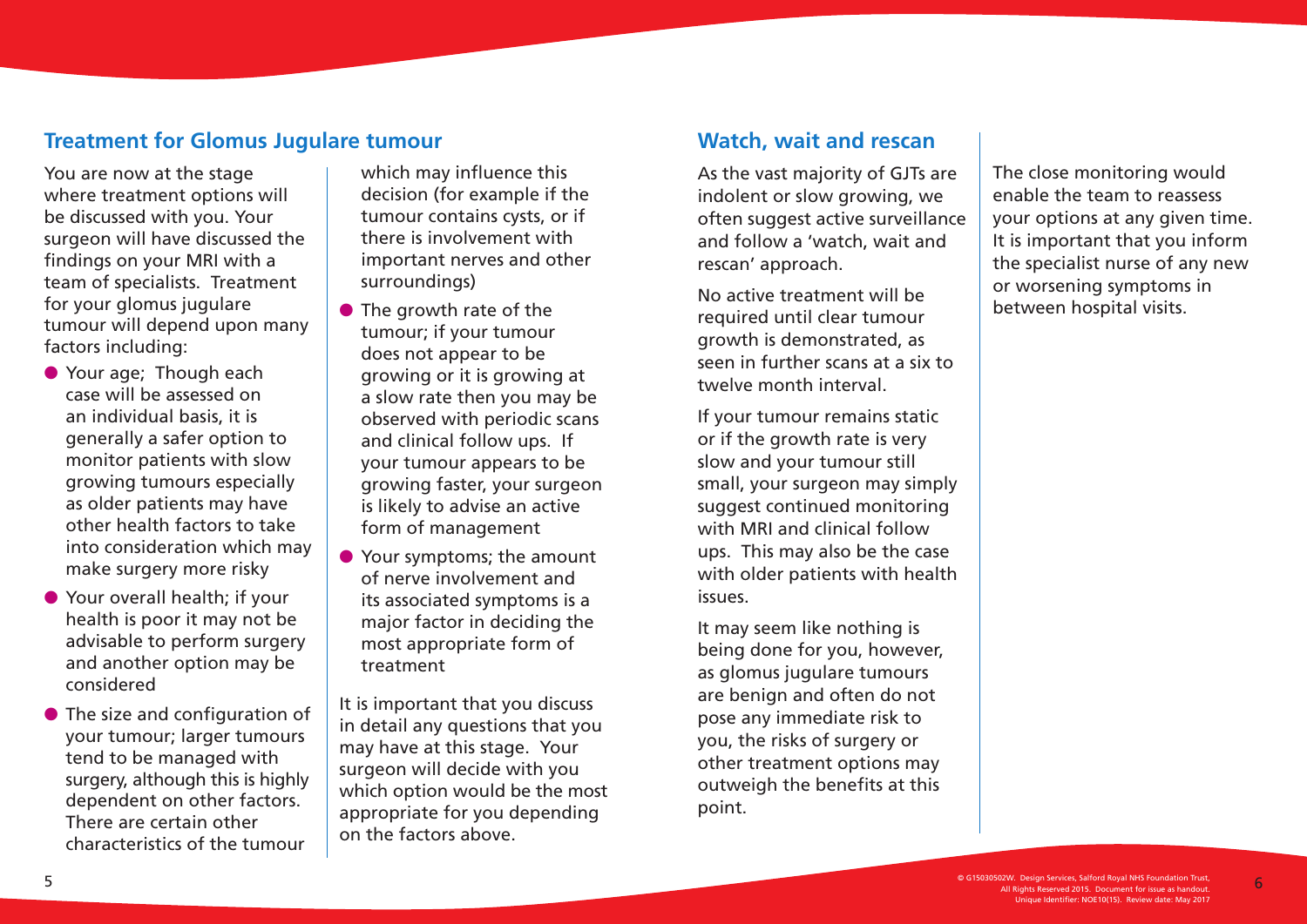### **Surgery**

Surgery aims to deal with this condition by completely removing the tumour. There are cases where it is not possible to remove the entire tumour, typically due to adherence to vital nerves or blood vessels.

If this is the case, it is safer to leave a small portion of the tumour to preserve function, rather than risk permanent injury.

By achieving total or neartotal removal of the tumour, surgery offers a 90% chance of successfully dealing with your tumour. A small number may need further treatment. In either instance you will be monitored after your surgery to assess the unlikely occurrence of a re-growth.

The operation will involve an incision behind the ear on the affected side, and may extend down to the upper neck.

General risks include reduced hearing on the side of surgery, imbalance, facial weakness, swallowing problems, change in strength of voice, reduced tongue movement and reduced shoulder movement.

All are relatively low risk and will be discussed with you in more detail by your consultant. Should such issues arise there are multiple specialist therapists and clinicians who have an interest in managing such symptoms and many patients will get good function back in time.

Surgery can also have other rare complications, and this includes a tiny risk to your life (<1%), a tiny risk of stroke (<1%), bleeding inside the head or infection.

After surgery you can expect to stay in hospital for approximately 5- 7 days though a small minority of patients require a slightly longer stay.

We advise that you have someone at home when you are discharged as you will be tired and possibly dizzy for a few weeks after surgery.

There may also be swelling around the neck area which should settle in time and is generally normal. You may have some headaches which should become intermittent as you recover and it is very common to be tired after this surgery for many weeks.

### **Radiotherapy or Stereotactic Radiosurgery (SRS)**

Stereotactic radiosurgery (SRS) is a technique that uses a single highly targeted dose of radiotherapy to arrest the activity of the tumour and prevent further growth.

There are several different machines capable of delivering "radiosurgery", and the differences in these relate to

the targeting mechanisms and the radiation source, rather than the principle by which the radiotherapy is delivered.

In other words, the "Gamma Knife", the "Cyber Knife" and "Linac" just refer to different machines rather than different treatment modalities.

Some patients may be offered radiotherapy in multiple doses over several weeks rather than a single dose, dependant on the size and position of the tumour. This is called fractionated radiotherapy. This will be discussed with you if appropriate.

Most of our patients wishing to have radiosurgery will be treated in The Christie radiotherapy satellite centre at Salford Royal NHS Foundation Trust. This satellite centre is equipped with two modern high precision linear accelerators ("linacs") which are specially designed for radiosurgery.

#### *continued page 9*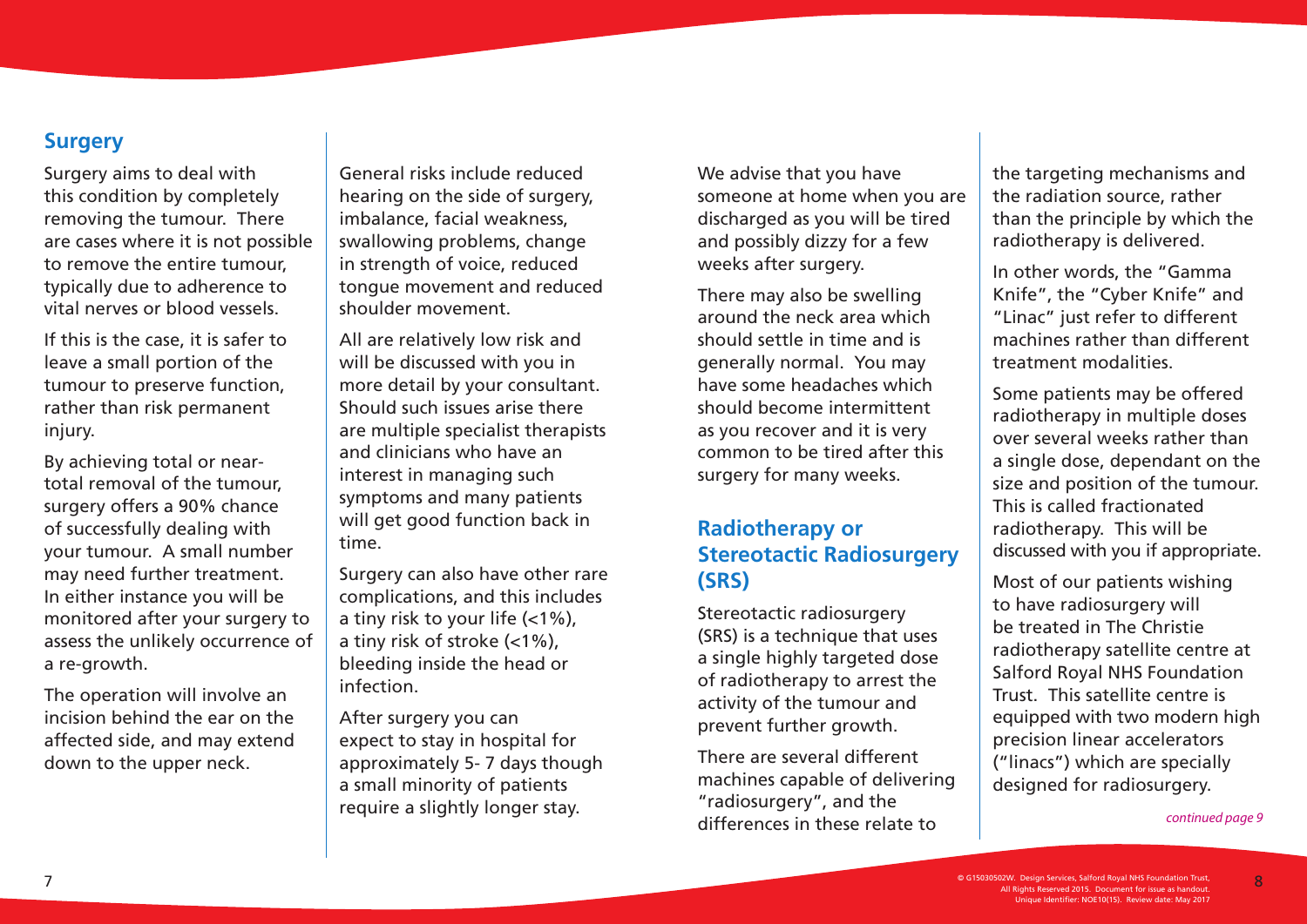The tumour control rate of radiotherapy rivals that of surgery, where approximately 90% of tumours are successfully controlled. However, radiotherapy does not remove any tumour and rarely causes much shrinkage.

Depending on the size of tumour, its relationship to surrounding nerves and its blood supply, radiotherapy may offer an advantage in terms of a lower risk of complications compared to surgery.

Radiotherapy treatment (either fractionated or SRS) is usually very well tolerated. The main side effects at the time of treatment are tiredness, and possibly a sore throat and some hair thinning or loss, which will regrow.

There is a small chance of long term side effects from radiotherapy. As for surgery, there can be hearing loss or facial weakness on the affected side, imbalance, swallowing

problems or change in strength of voice, but the chances of these side effects are generally rather lower than with surgery. Again, the therapists and clinicians who specialise in such symptoms would be involved in treating you, but if such symptoms do occur after radiotherapy, they can be permanent.

There is a very small chance that the x-rays involved in having SRS or fractionated radiotherapy may cause a benign or malignant (cancerous) tumour in later life. In each decade after treatment, around 1 in 1000 people may suffer this complication.

There is a small increased risk of future strokes. If the tumour is large, then there is a small risk of developing serious chronic infection in the surrounding bone. These risks increase decades after treatment so are much less of a concern with older patients.

Radiosurgery or fractionated radiotherapy does not involve a surgical incision. The treatment is delivered by focusing x-rays on your tumour. You will have a custom mask made to fit you, to hold your head still during each stage of your planning and treatment.

To plan your treatment, you will have a CT scan wearing this mask. You may also have another MRI scan, but you will not need to wear the mask for this.

These scans will allow the Clinical Oncologist and team of experts preparing your treatment to locate the position of the tumour and to prepare a plan to target the radiation dose, so that the tumour is irradiated with minimal dose to surrounding structures.

If you are having SRS, you will return to the Christie at Salford on a subsequent day for the treatment. This is normally about two-three weeks after the CT scan visit.

The SRS treatment is painless and should last approximately 30-40 minutes. You will be lying on your back on a table that moves into the radiation unit, similar to having a scan, during your treatment.

You will be able to speak to the radiographer at any time and are observed on a camera. You can go home as soon as the treatment is done.

You may have some mild headaches immediately after the treatment though this should quickly subside. Many patients resume normal activities the following day.

You can go back to work as soon as you feel well enough and there are no specific restrictions on daily activities. You may feel tired after treatment but this should only last a few days.

Occasionally patients have some small patches of hair loss, which should regrow.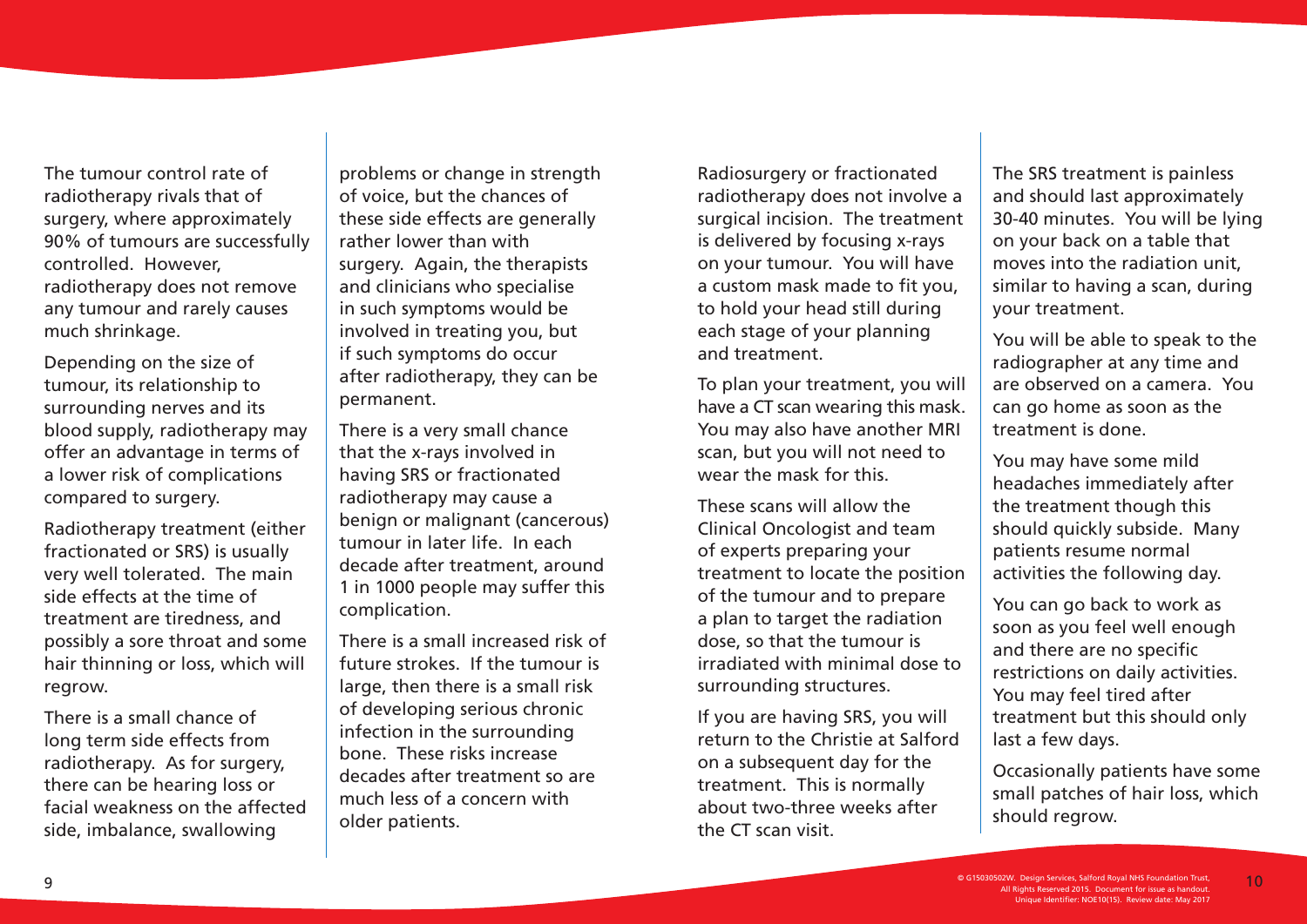If you are having fractionated radiotherapy, this will usually be a six week course of daily treatment as an outpatient, Monday to Friday. This can be done at the Christie at Salford, or at The Christie's main site in Withington, south Manchester.

Each treatment lasts around 20- 25 minutes. As for SRS, you will be lying on your back on a table that moves into the radiation unit and are able to speak to the radiographer at any time and are observed on a camera.

You can go home as soon as the treatment is done. During the treatment and for a few weeks afterwards you may feel slightly tired, but many people carry on working. Some people feel slightly nauseous or have mild headaches or a sore throat, for which you can be given medication.

You may have some patches of hair thinning or hair loss towards the end of treatment, which should all regrow within a few months.

### **Aftercare**

Aftercare of patients with a glomus jugulare tumour depends largely on the treatment given. If you are on the "Watch and Wait" list then you are likely to be observed for the rest of your life at intervals determined by your team.

You will be given a contact number for the skull base specialist nurse in case of any questions or worries you may have.

Despite a stable tumour, some patients who are being managed with periodic scans may see a change in their symptoms. This is usually nothing to be alarmed about but you should discuss any change of symptoms with the Specialist Nurse.

If you have surgery you will be cared for on a neurosurgical ward. Each ward has highly experienced staff that are familiar with the complex needs of patients following removal of a glomus jugulare tumour.

You may also need to have input from other disciplines such as speech and language therapists, dieticians, physiotherapists, audiology and ophthalmology.

You are likely to be tired for some weeks after surgery and we advise that you gradually increase your levels of activity in order to recover at a safe pace.

You will initially be followed up by the specialist nurse via telephone. If you are unable to use the phone then there is an option to communicate via email or via a nominated person. This takes place approximately 2 weeks after discharge for surgery.

The consultant will see you in clinic around 4-8 weeks after discharge and then you will be seen again after one year. You will be scanned periodically over the coming years.

Following SRS or fractionated radiotherapy you will usually be scanned periodically for the rest of your life. You are not likely to need any further treatment for you glomus jugulare tumour and should be able to return to a normal daily routine.

You will also be seen periodically in clinic by the skull base team to check on your symptoms.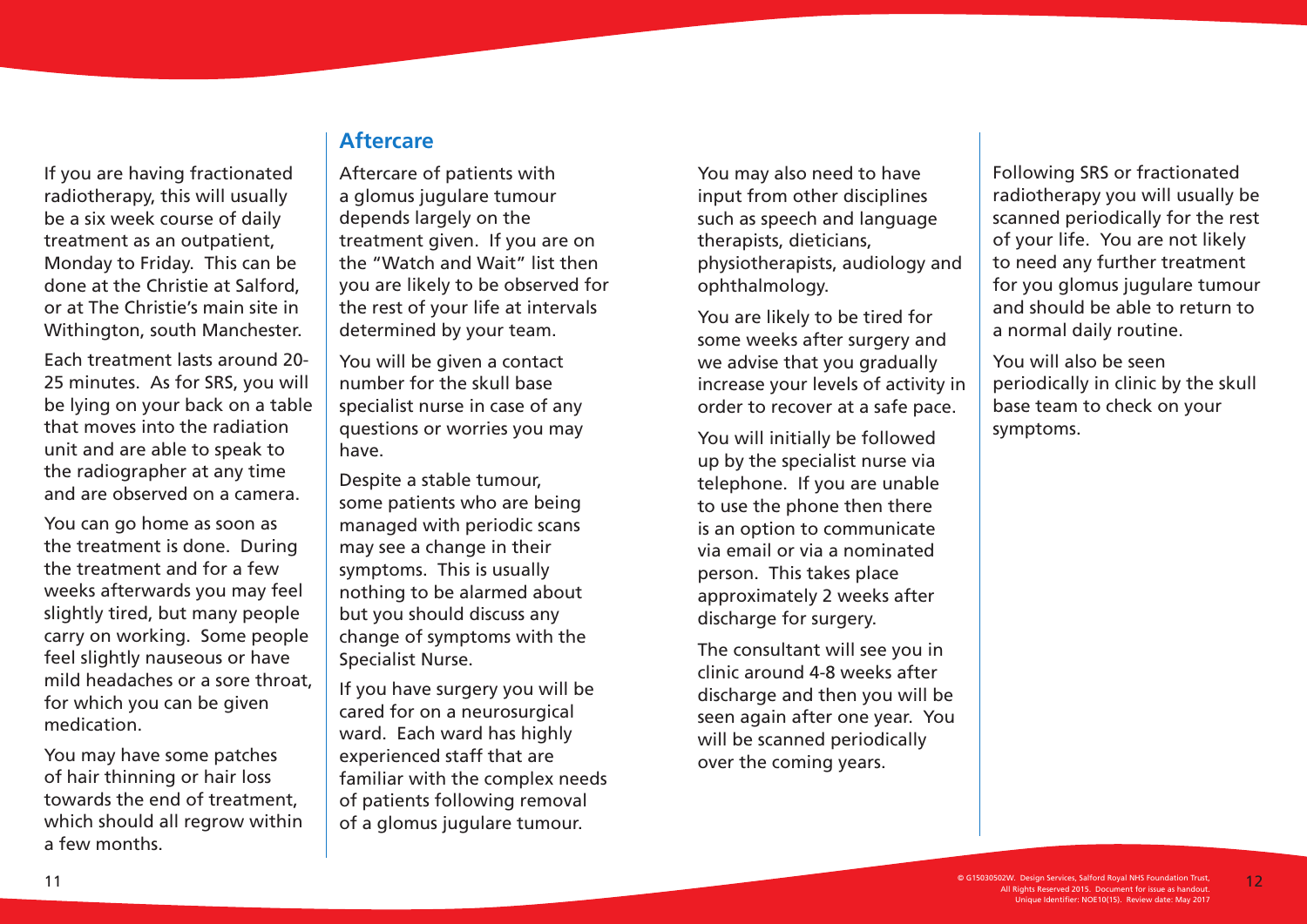### **Who to contact?**

Many questions can arise after diagnosis of a glomus jugulare tumour. There is always someone here who can help you.

We advise that if you have any questions, no matter how small, or if you have any changes in your symptoms, to contact the skull base specialist nurse:

### Andrea Wadeson

Skull Base Specialist Nurse

### **80161 206 2303** *andrea.wadeson@srft. nhs.uk*

*or*

### Jane Riley Secretary to Mr Rutherford **80161 206 0119**

## Alison Dapoto



### Melanie Hellawell Secretary to Miss Ward **80161 206 8340**

### Kim Madden Secretary to Mr Freeman & Mr Lloyd **80161 206 5754**

Or see your GP.

If the issue is more urgent, attend your local Accident and Emergency Department.

If your query is related to radiosurgery carried out at The Christie at Salford you can contact the oncologist's secretaries as below:

### Katie Royle

Secretary to Dr McBain **801619187197** 

### Lauren Brown

Secretary to Dr Whitfield and Dr Colaco

# **801619187197**

Search our Website:

*http://www.srft.nhs.uk/ about-us/depts/neuroskull-base/*

### **Notes**